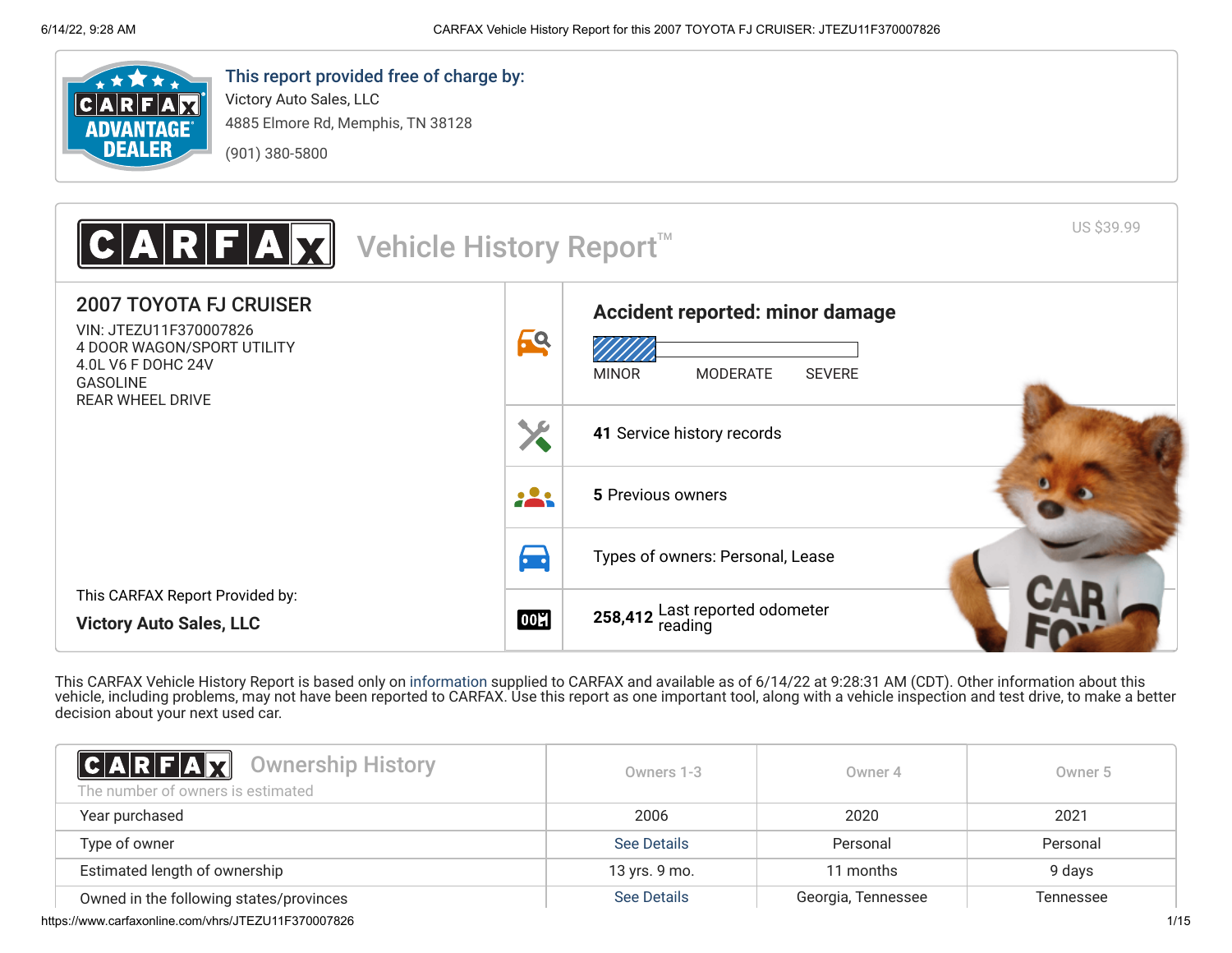| Estimated miles driven per year | Defails. | ----    | ---     |
|---------------------------------|----------|---------|---------|
| Last reported odometer reading  | 226,063  | .53,363 | 258,412 |

| C A R F A Z<br>Title History<br>CARFAX guarantees the information in this section | Owners 1-3        | Owner 4           | Owner 5           |
|-----------------------------------------------------------------------------------|-------------------|-------------------|-------------------|
| Salvage   Junk   Rebuilt   Fire   Flood   Hail   Lemon                            | <b>Guaranteed</b> | <b>Guaranteed</b> | <b>Guaranteed</b> |
|                                                                                   | No Problem        | No Problem        | No Problem        |
| Not Actual Mileage   Exceeds Mechanical Limits                                    | <b>Guaranteed</b> | <b>Guaranteed</b> | <b>Guaranteed</b> |
|                                                                                   | No Problem        | No Problem        | No Problem        |



**GUARANTEED** - None of these major title problems were reported by a state Department of Motor Vehicles (DMV). If you find that any of these title problems were reported by a DMV and not included in this report, CARFAX will buy this vehicle back. [Register](https://www.carfax.com/Service/bbg) | [View Terms](http://www.carfaxonline.com/legal/bbgTerms) | [View Certificate](https://www.carfaxonline.com/vhrs/JTEZU11F370007826)

<span id="page-1-0"></span>

| <b>Additional History</b><br>CARFA<br>Not all accidents / issues are reported to CARFAX                                                           | Owners 1-3                         | Owner 4                                        | Owner 5                                         |
|---------------------------------------------------------------------------------------------------------------------------------------------------|------------------------------------|------------------------------------------------|-------------------------------------------------|
| <b>Total Loss</b><br>No total loss reported to CARFAX.                                                                                            | No Issues Reported                 | No Issues Reported<br>$\vert \checkmark$       | No Issues Reported<br>$\blacktriangledown$      |
| <b>Structural Damage</b><br>CARFAX recommends that you have this vehicle inspected by a<br>collision repair specialist.                           | No Issues Reported<br>$\checkmark$ | No Issues Reported<br>$\overline{\checkmark}$  | No Issues Reported<br>$\blacktriangledown$      |
| Airbag Deployment<br>No airbag deployment reported to CARFAX.                                                                                     | No Issues Reported                 | No Issues Reported<br>$\overline{\checkmark}$  | No Issues Reported<br>$\overline{\checkmark}$   |
| Odometer Check<br>No indication of an odometer rollback.                                                                                          | No Issues Indicated                | No Issues Indicated<br>$\overline{\checkmark}$ | No Issues Indicated<br>$\blacktriangledown$     |
| Accident / Damage<br>Accident reported: 12/16/2013.                                                                                               | <b>Minor Damage</b>                | No New Issues Reported                         | No New Issues Reported                          |
| Manufacturer Recall<br>No open recalls reported to CARFAX. Check with an authorized<br>Toyota dealer for any open recalls. View Toyota disclosure | No Recalls Reported                | No Recalls Reported<br>$\checkmark$            | No Recalls Reported<br>$\overline{\mathcal{L}}$ |
| <b>Basic Warranty</b><br>Original warranty estimated to have expired.                                                                             | <b>Warranty Expired</b>            | <b>Warranty Expired</b>                        | <b>Warranty Expired</b>                         |

<span id="page-1-1"></span>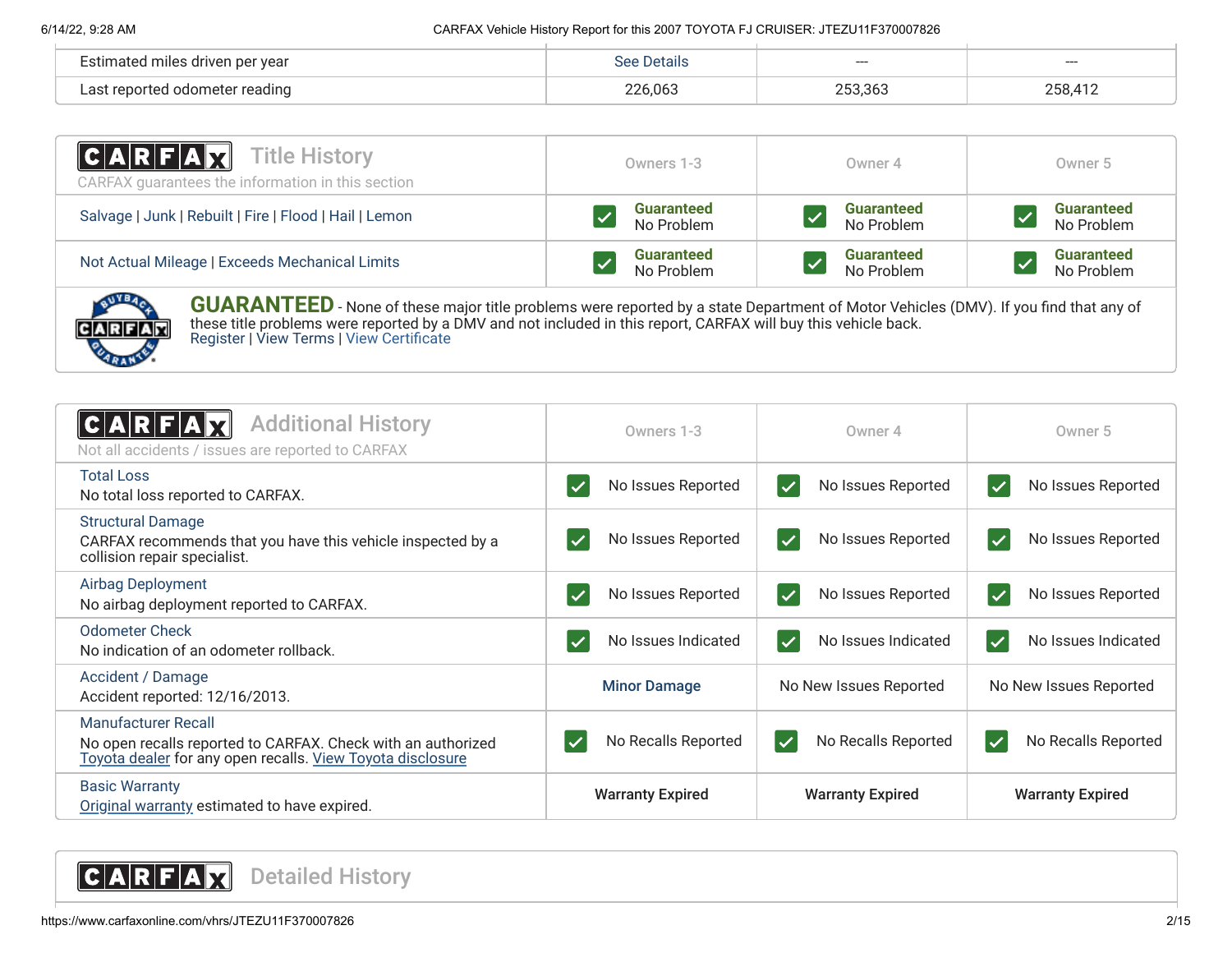<span id="page-2-0"></span>

| <b>Owner 1</b><br>Purchased: 2006 |                |                                                                                                                                                                    | <b>Personal Vehicle</b><br>17,613 mi/yr                                                                                                                                                        |
|-----------------------------------|----------------|--------------------------------------------------------------------------------------------------------------------------------------------------------------------|------------------------------------------------------------------------------------------------------------------------------------------------------------------------------------------------|
| Date                              | <b>Mileage</b> | Source                                                                                                                                                             | <b>Comments</b>                                                                                                                                                                                |
| 10/28/2006                        |                | <b>NICB</b>                                                                                                                                                        | Vehicle manufactured and shipped to original dealer                                                                                                                                            |
| 12/30/2006                        | 1,321          | Sun Toyota Inc<br>Holiday, FL<br>727-842-9735<br>suntoyota.com<br>$\sqrt{4.5/5.0}$ 39 Verified Reviews                                                             | Vehicle sold                                                                                                                                                                                   |
| 12/30/2006                        |                | Florida<br>Motor Vehicle Dept.                                                                                                                                     | Vehicle purchase reported                                                                                                                                                                      |
| 01/23/2007                        |                | Florida<br>Motor Vehicle Dept.<br>Tampa, FL<br>Title #0097615432                                                                                                   | Title issued or updated<br>- Title or registration issued<br>- First owner reported<br>- Titled or registered as personal vehicle<br>- Loan or lien reported<br>- Vehicle color noted as Black |
| 03/08/2007                        | 5,287          | Sun Toyota Inc<br>Holiday, FL<br>727-842-9735<br>suntoyota.com                                                                                                     | Vehicle serviced<br>- Oil and filter changed                                                                                                                                                   |
| 03/26/2007                        | 6,125          | 4.5 / 5.0 39 Verified Reviews<br>Stadium Toyota<br>Tampa, FL<br>813-252-1173<br>stadiumtoyota.com<br>4.6 / 5.0 1,740 Verified Reviews<br>23,604 Customer Favorites | Vehicle serviced<br>- Body electrical system checked                                                                                                                                           |
| 04/09/2007                        |                | Florida<br>Motor Vehicle Dept.<br>Tampa, FL<br>Title #0097615432                                                                                                   | Title issued or updated<br>- Titled or registered as personal vehicle<br>- Loan or lien reported<br>- Vehicle color noted as Black                                                             |
| 07/28/2007                        | 12,862         | Sun Toyota Inc<br>Holiday, FL<br>727-842-9735<br>suntoyota.com<br>4.5 / 5.0 39 Verified Reviews                                                                    | Vehicle serviced<br>- Oil and filter changed                                                                                                                                                   |
| 09/08/2007                        | 15,177         | Sun Toyota Inc<br>Holiday, FL<br>727-842-9735                                                                                                                      | Vehicle serviced<br>- Oil and filter changed                                                                                                                                                   |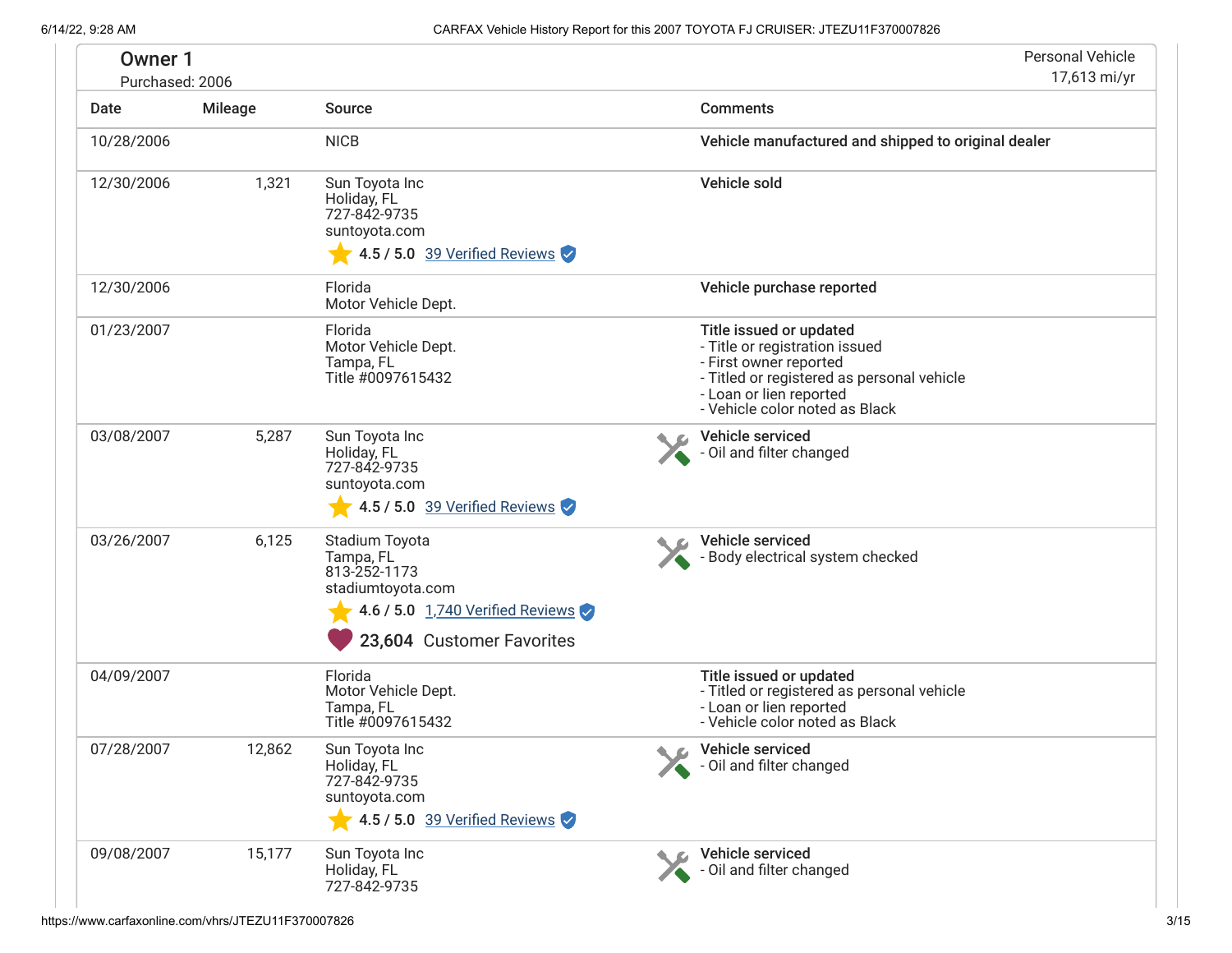|            |        | suntoyota.com<br>4.5 / 5.0 39 Verified Reviews                                                                                    |                                                                                                                                                                                                                       |
|------------|--------|-----------------------------------------------------------------------------------------------------------------------------------|-----------------------------------------------------------------------------------------------------------------------------------------------------------------------------------------------------------------------|
| 01/11/2008 | 20,391 | Sun Toyota Inc<br>Holiday, FL<br>727-842-9735<br>suntoyota.com<br>$\sqrt{4.5/5.0}$ 39 Verified Reviews                            | Vehicle serviced<br>- 5,000 mile service performed<br>- Steering/suspension checked<br>- Four wheel alignment performed                                                                                               |
| 05/19/2008 | 26,400 | Sun Toyota Inc<br>Holiday, FL<br>727-842-9735<br>suntoyota.com<br>4.5 / 5.0 39 Verified Reviews                                   | Vehicle serviced<br>- 5,000 mile service performed                                                                                                                                                                    |
| 10/13/2008 | 31,999 | Sun Toyota Inc<br>Holiday, FL<br>727-842-9735<br>suntoyota.com<br>$\blacktriangleright$ 4.5 / 5.0 39 Verified Reviews             | Vehicle serviced<br>- Recommended maintenance performed<br>- Oil and filter changed                                                                                                                                   |
| 12/19/2008 |        | Florida<br>Motor Vehicle Dept.<br>Tampa, FL<br>Title #0097615432                                                                  | Registration issued or renewed<br>- Titled or registered as personal vehicle<br>- Loan or lien reported<br>- Registration updated when owner moved the vehicle to a new<br>location<br>- Vehicle color noted as Black |
| 12/20/2008 | 35,814 | Sun Toyota Inc<br>Holiday, FL<br>727-842-9735<br>suntoyota.com<br>4.5 / 5.0 39 Verified Reviews                                   | Vehicle serviced<br>- 5,000 mile service performed                                                                                                                                                                    |
| 02/26/2009 | 38,372 | Stadium Toyota<br>Tampa, FL<br>813-252-1173<br>stadiumtoyota.com<br>4.6 / 5.0 1,740 Verified Reviews<br>23,604 Customer Favorites | Vehicle serviced<br>- Body electrical system checked                                                                                                                                                                  |
| 07/30/2009 | 45,505 | Sun Toyota Inc<br>Holiday, FL<br>727-842-9735<br>suntoyota.com<br>4.5 / 5.0 39 Verified Reviews                                   | Vehicle serviced<br>- 5,000 mile service performed                                                                                                                                                                    |
| 03/24/2010 |        | Indiana<br>Motor Vehicle Dept.                                                                                                    | Title issued or updated<br>- Registration issued or renewed                                                                                                                                                           |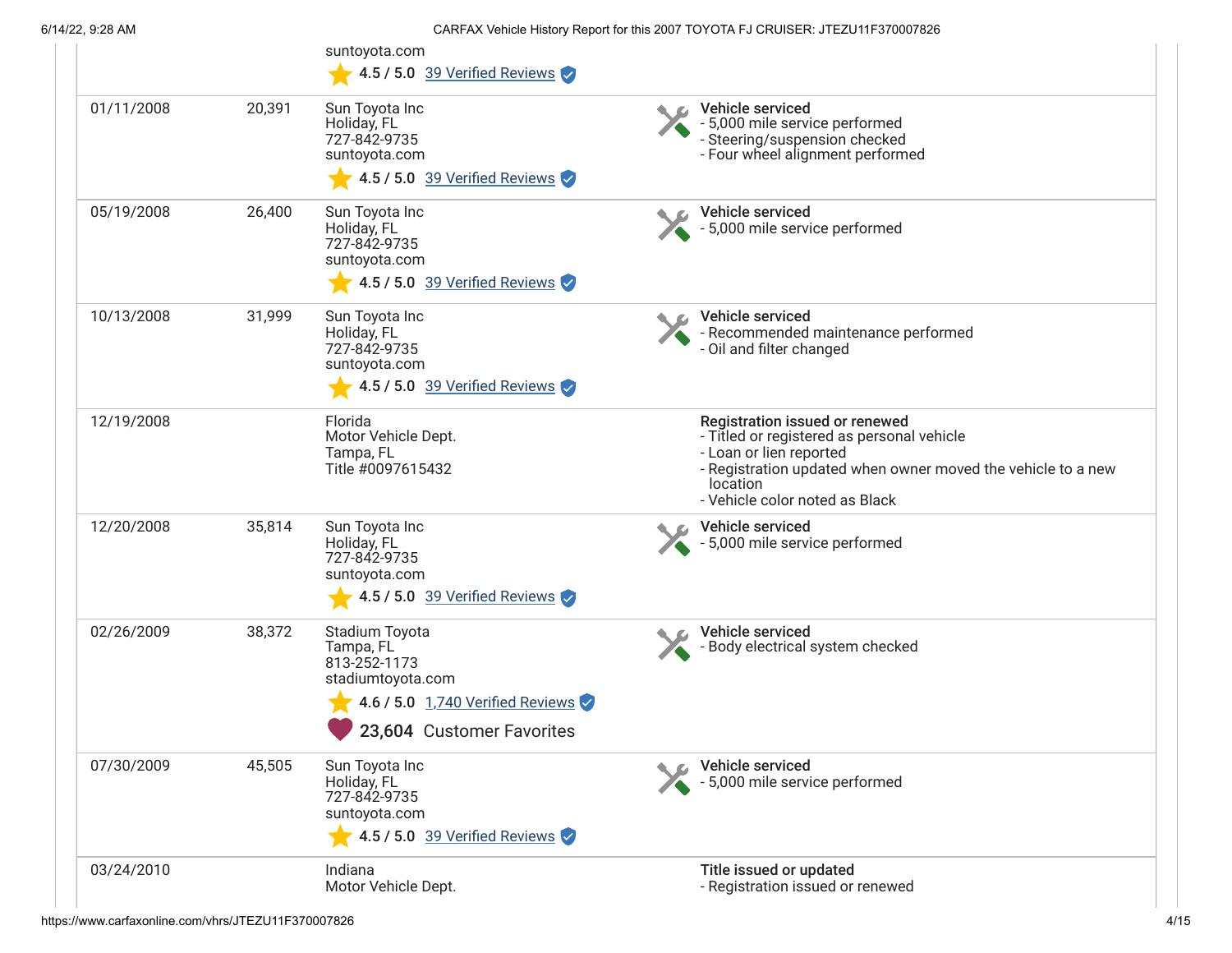| 722. J. ZU AIVI                   |                |                                                                          | ON WAS TO BOOT TO BE THE REPORT OF THE LOT OF THE OTHER LOT LATER OF LATER OF THE VEHICLE OF THE VEHICLE OF TH                        |
|-----------------------------------|----------------|--------------------------------------------------------------------------|---------------------------------------------------------------------------------------------------------------------------------------|
|                                   |                | Griffith, IN<br>Title #10467059000038                                    | - Loan or lien reported<br>- Vehicle color noted as Maroon                                                                            |
| 08/19/2010                        |                | Indiana<br>Motor Vehicle Dept.<br>Griffith, IN<br>Title #10467059000038  | Registration issued or renewed<br>- Vehicle color noted as Maroon                                                                     |
| <b>Owner 2</b><br>Purchased: 2011 |                |                                                                          | Lease Vehicle                                                                                                                         |
| Date                              | <b>Mileage</b> | Source                                                                   | <b>Comments</b>                                                                                                                       |
| 07/27/2011                        | 68,139         | Indiana<br>Motor Vehicle Dept.                                           | Vehicle purchase reported                                                                                                             |
| 08/10/2011                        |                | Indiana<br>Motor Vehicle Dept.<br>Englewood, CO<br>Title #11806186000193 | Title issued or updated<br>- New owner reported<br>- Titled or registered as lease vehicle                                            |
|                                   |                |                                                                          | Two states? Vehicle leasing companies often title a car in<br>one state but register it to be driven in another.<br><b>CAR</b><br>FOX |
| 08/22/2011                        |                | <b>Auto Auction</b>                                                      | Vehicle sold                                                                                                                          |
|                                   |                |                                                                          | Millions of used vehicles are bought and sold at auction<br>every year.<br>CAF<br>FOX                                                 |
| 08/30/2011                        |                | Dealer Inventory                                                         | Vehicle offered for sale                                                                                                              |
| 10/24/2011                        | 68,901         | <b>Auto Auction</b>                                                      | Listed as a dealer vehicle<br>- Vehicle sold                                                                                          |
| 11/01/2011                        |                | Dealer Inventory                                                         | Vehicle offered for sale                                                                                                              |
| 12/29/2011                        |                | Georgia<br>Motor Vehicle Dept.                                           | Vehicle purchase reported                                                                                                             |
| 12/30/2011                        |                | Georgia<br>Motor Vehicle Dept.<br>Atlanta, GA                            | Vehicle purchase reported<br>- Registration issued or renewed<br>- Titled or registered as lease vehicle                              |

https://www.carfaxonline.com/vhrs/JTEZU11F370007826 5/15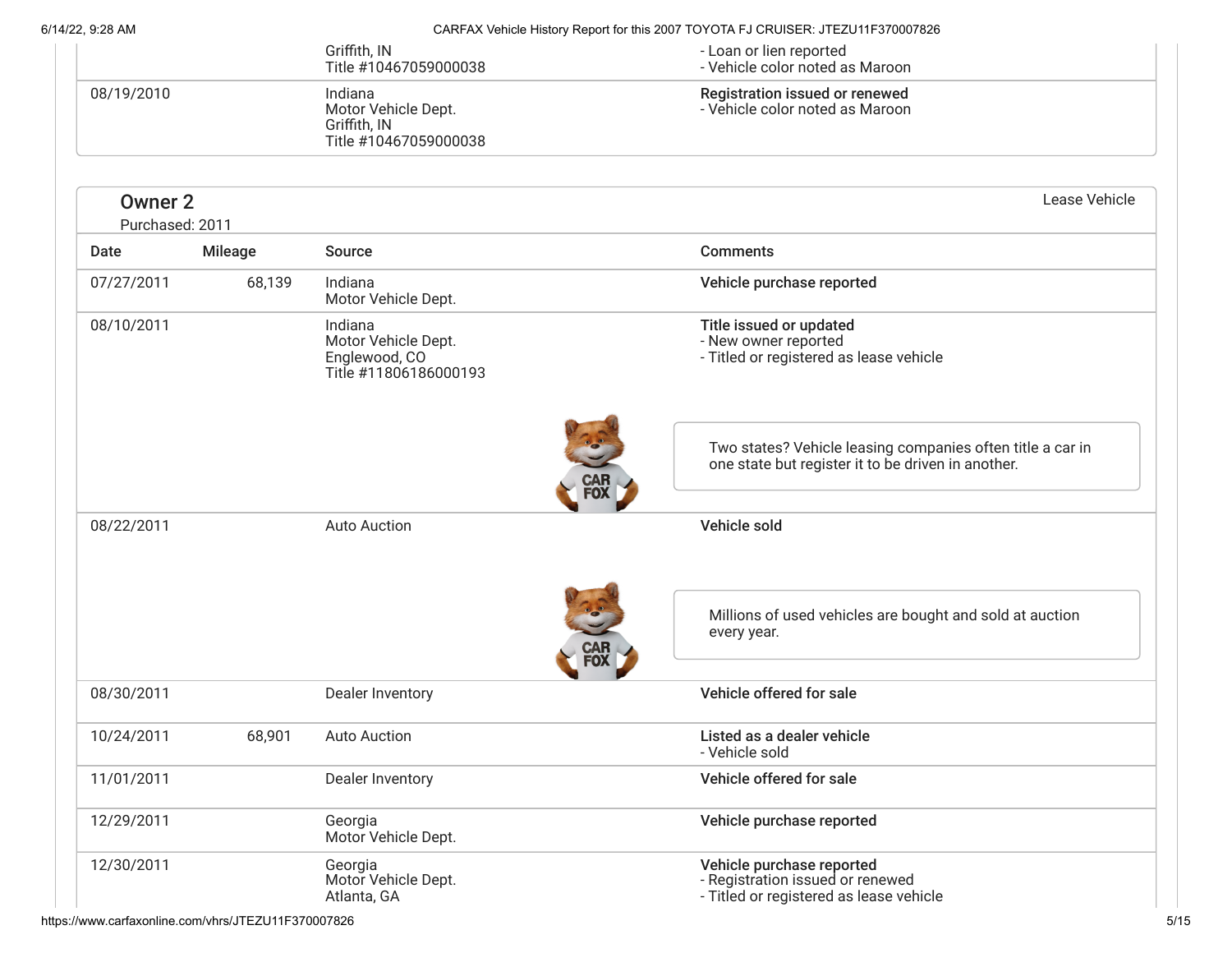- Vehicle color noted as Red

| Owner <sub>3</sub><br>Purchased: 2012 |                |                                                                                           |  | Lease Vehicle<br>18,316 mi/yr                                                                                                                                                                                                                                                                     |
|---------------------------------------|----------------|-------------------------------------------------------------------------------------------|--|---------------------------------------------------------------------------------------------------------------------------------------------------------------------------------------------------------------------------------------------------------------------------------------------------|
| Date                                  | <b>Mileage</b> | <b>Source</b>                                                                             |  | <b>Comments</b>                                                                                                                                                                                                                                                                                   |
| 01/19/2012                            | 68,940         | Georgia<br>Motor Vehicle Dept.<br>Atlanta, GA                                             |  | Title issued or updated<br>- Odometer reading reported<br>- New owner reported                                                                                                                                                                                                                    |
| 01/28/2012                            |                | Georgia<br>Motor Vehicle Dept.<br>Atlanta, GA                                             |  | Registration issued or renewed<br>- Loan or lien reported<br>- Titled or registered as lease vehicle<br>- Vehicle color noted as Red                                                                                                                                                              |
| 02/20/2012                            | 72,781         | Georgia<br><b>Inspection Station</b>                                                      |  | Passed emissions inspection                                                                                                                                                                                                                                                                       |
| 02/24/2012                            |                | Georgia<br>Motor Vehicle Dept.<br>Atlanta, GA                                             |  | Registration issued or renewed<br>- Title or registration issued<br>- Loan or lien reported<br>- Vehicle color noted as Red                                                                                                                                                                       |
| 07/14/2012                            | 79,468         | Sandy Springs Toyota<br>Atlanta, GA<br>404-256-3392<br>sandyspringstoyota.com             |  | Vehicle serviced<br>- Maintenance inspection completed<br>- Throttle body cleaned/serviced<br>- Air filter replaced<br>- PCV valve replaced<br>- Tune-up performed<br>- Fuel injection system flushed/serviced<br>- Oil and filter changed<br>- Brakes checked<br>- Rear brakes serviced/adjusted |
| 12/14/2012                            | 85,212         | Georgia<br><b>Inspection Station</b>                                                      |  | Passed emissions inspection                                                                                                                                                                                                                                                                       |
| 12/14/2012                            |                | Georgia<br>Motor Vehicle Dept.<br>Decatur, GA                                             |  | Registration issued or renewed<br>- Loan or lien reported<br>- Registration updated when owner moved the vehicle to a new<br>location<br>- Vehicle color noted as Red                                                                                                                             |
| 12/28/2012                            | 85,867         | <b>Sandy Springs Toyota</b><br>Atlanta, GA<br>404-256-3392<br>sandyspringstoyota.com      |  | Vehicle serviced<br>- Maintenance inspection completed<br>- Oil and filter changed                                                                                                                                                                                                                |
| 05/03/2013                            | 91,245         | Just Brakes - Howell Mill<br>Atlanta, GA<br>404-367-0101<br>3.8 / 5.0 52 Verified Reviews |  | Vehicle serviced<br>- Front brakes serviced                                                                                                                                                                                                                                                       |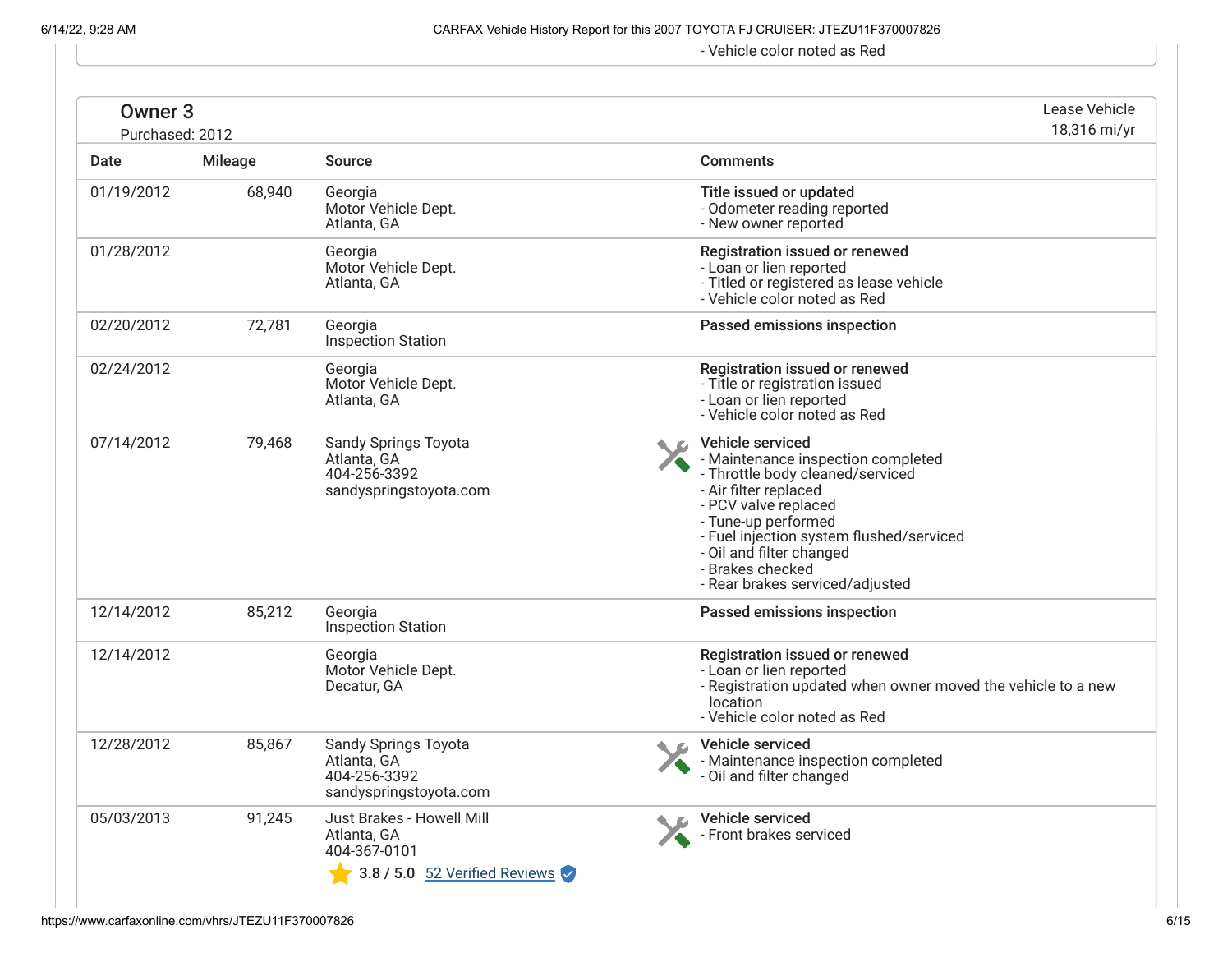|                                                                                  | 83 Customer Favorites                                                                                        |                                                                                                                                                                        |
|----------------------------------------------------------------------------------|--------------------------------------------------------------------------------------------------------------|------------------------------------------------------------------------------------------------------------------------------------------------------------------------|
| 05/29/2013<br>91,907                                                             | <b>Sandy Springs Toyota</b><br>Atlanta, GA<br>404-256-3392<br>sandyspringstoyota.com                         | Vehicle serviced<br>- Oil and filter changed                                                                                                                           |
| 06/29/2013<br>93,964                                                             | Midtown Tire<br>Atlanta, GA<br>404-325-6772<br>4.8 / 5.0 55 Verified Reviews<br><b>66 Customer Favorites</b> | Vehicle serviced<br>- Battery/charging system checked                                                                                                                  |
| 12/13/2013<br>101,633                                                            | Georgia<br><b>Inspection Station</b>                                                                         | <b>Failed emissions inspection</b>                                                                                                                                     |
| 12/16/2013                                                                       | Damage Report                                                                                                | Accident reported: minor damage<br>69<br>- Damage to rear<br>- Airbags did not deploy<br>Damage Severity Scale (i)<br><b>MINOR</b><br><b>MODERATE</b><br><b>SEVERE</b> |
| <b>CARFAX HAS THE MOST</b><br><b>ACCIDENT &amp; DAMAGE</b><br><b>INFORMATION</b> |                                                                                                              | <b>Damage Location</b><br><b>FRONT</b>                                                                                                                                 |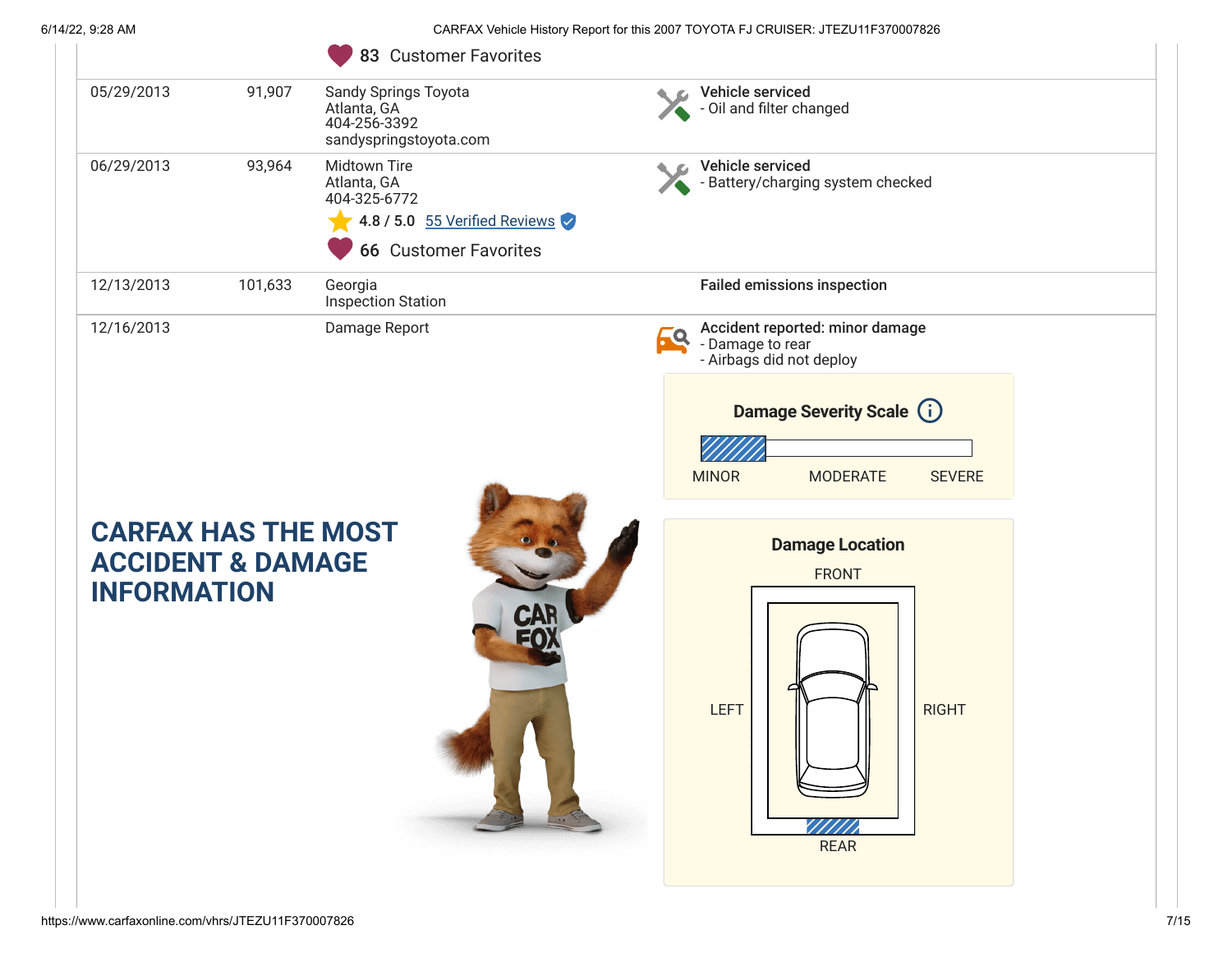| <b>CAR</b><br>FOX |  |
|-------------------|--|

Minor damage is usually cosmetic, including dents or scratches to the vehicle body.

|            |         | <b>FOX</b>                                                                                                                                                     |                                                                                                                                                                       |
|------------|---------|----------------------------------------------------------------------------------------------------------------------------------------------------------------|-----------------------------------------------------------------------------------------------------------------------------------------------------------------------|
| 12/27/2013 | 102,128 | Georgia<br><b>Inspection Station</b>                                                                                                                           | Passed emissions inspection                                                                                                                                           |
| 12/31/2013 |         | Georgia<br>Motor Vehicle Dept.<br>Decatur, GA                                                                                                                  | Registration issued or renewed<br>- Loan or lien reported<br>- Vehicle color noted as Red                                                                             |
| 04/14/2014 | 105,235 | Midtown Tire - Ponce<br>Atlanta, GA<br>404-874-1112                                                                                                            | Vehicle serviced<br>- Tune-up performed<br>- Air filter replaced                                                                                                      |
|            |         | 4.6 / 5.0 156 Verified Reviews<br>152 Customer Favorites                                                                                                       |                                                                                                                                                                       |
| 05/10/2014 | 106,055 | <b>Grease Monkey</b><br>Woodstock, GÁ<br>770-926-7311<br>havolinexpresslube.net<br>4.8 / 5.0 101 Verified Reviews<br>171 Customer Favorites                    | Vehicle serviced<br>- Fuel system checked<br>- Fuel system cleaned/serviced                                                                                           |
| 09/02/2014 | 109,979 | Neighborhood Tire Pros & Auto Service<br>Decatur, GA<br>404-891-0997<br>neighborhoodtirepros.com<br>4.5 / 5.0 235 Verified Reviews<br>3,007 Customer Favorites | Vehicle serviced<br>- Oil and filter changed<br>- Brakes checked<br>- Front brakes serviced<br>- Tune-up performed                                                    |
| 12/26/2014 | 113,121 | Georgia<br>Inspection Station                                                                                                                                  | Passed emissions inspection                                                                                                                                           |
| 12/26/2014 |         | Georgia<br>Motor Vehicle Dept.<br>Decatur, GA                                                                                                                  | Registration issued or renewed<br>- Loan or lien reported<br>- Registration updated when owner moved the vehicle to a new<br>location<br>- Vehicle color noted as Red |
| 12/24/2015 | 126,692 | Georgia<br>Inspection Station                                                                                                                                  | Passed emissions inspection                                                                                                                                           |
| 12/24/2015 |         | Georgia<br>Motor Vehicle Dept.<br>Decatur, GA                                                                                                                  | Registration issued or renewed<br>- Loan or lien reported<br>- Vehicle color noted as Red                                                                             |
| 05/27/2016 | 131,567 | <b>Grease Monkey</b>                                                                                                                                           | Vehicle serviced                                                                                                                                                      |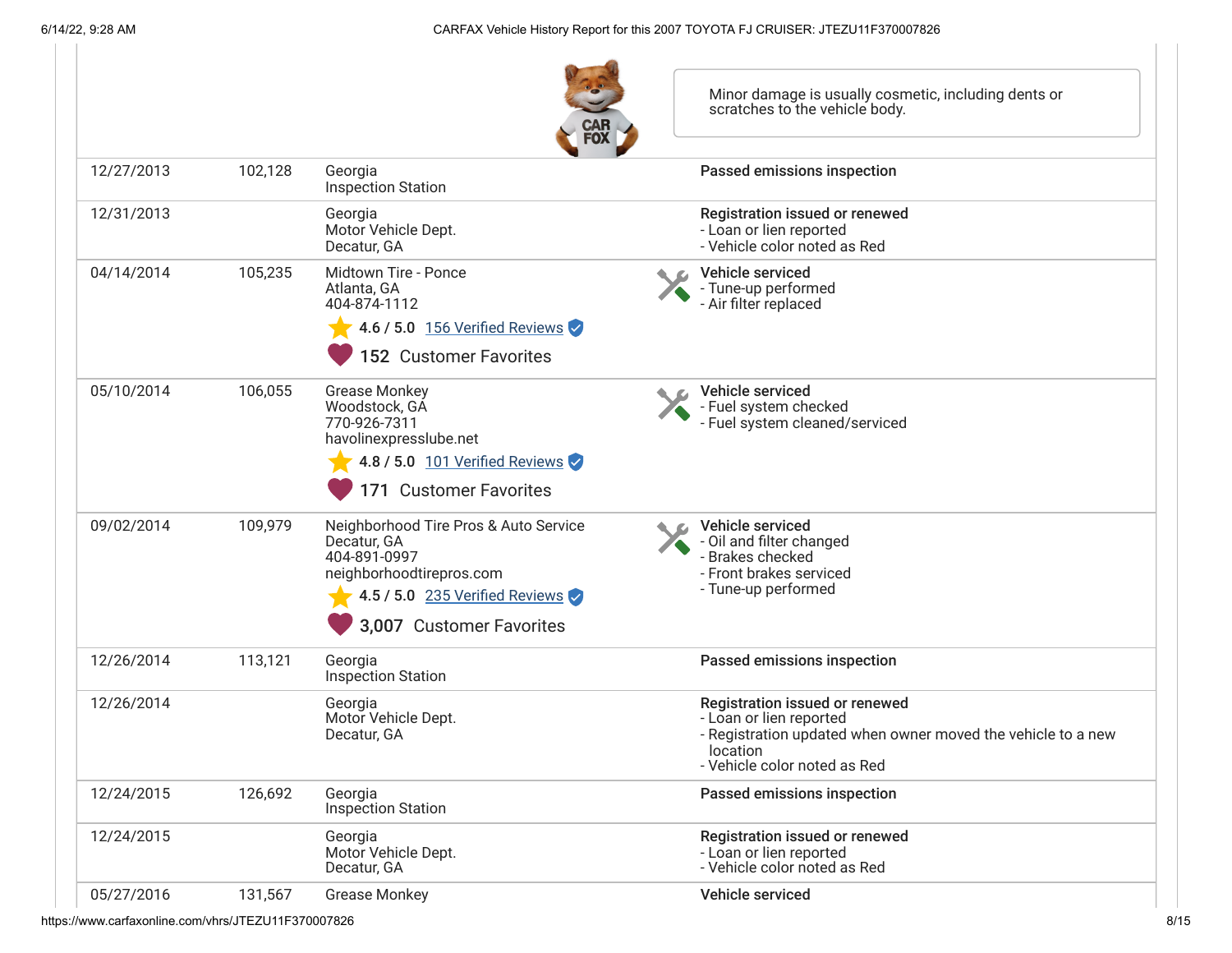|            |         | Atlanta, GA<br>404-733-6905<br>fowlerxpresslube.com<br>4.7 / 5.0 287 Verified Reviews<br><b>364 Customer Favorites</b>                         | - Oil and filter changed                                                                                                                                   |
|------------|---------|------------------------------------------------------------------------------------------------------------------------------------------------|------------------------------------------------------------------------------------------------------------------------------------------------------------|
| 10/18/2016 | 137,360 | <b>Grease Monkey</b><br>Atlanta, GA<br>404-733-6905<br>fowlerxpresslube.com<br>4.7 / 5.0 287 Verified Reviews<br><b>364 Customer Favorites</b> | Vehicle serviced<br>- Oil and filter changed                                                                                                               |
| 12/24/2016 | 139,878 | Georgia<br><b>Inspection Station</b>                                                                                                           | Passed emissions inspection                                                                                                                                |
| 12/24/2016 |         | Georgia<br>Motor Vehicle Dept.<br>Decatur, GA                                                                                                  | Registration issued or renewed<br>- Loan or lien reported<br>- Vehicle color noted as Red                                                                  |
| 02/18/2017 |         | <b>Grease Monkey</b><br>Atlanta, GA<br>404-733-6905<br>fowlerxpresslube.com<br>4.7 / 5.0 287 Verified Reviews<br><b>364 Customer Favorites</b> | Vehicle serviced<br>- Engine oil system flushed<br>- Oil and filter changed<br>- Air filter replaced                                                       |
| 06/25/2017 | 147,076 | <b>Grease Monkey</b><br>Atlanta, GA<br>404-733-6905<br>fowlerxpresslube.com<br>4.7 / 5.0 287 Verified Reviews<br><b>364 Customer Favorites</b> | Vehicle serviced<br>- Recommended maintenance performed<br>- Fuel system cleaned/serviced<br>- Oil and filter changed<br>- Battery/charging system checked |
| 12/23/2017 | 154,158 | Georgia<br><b>Inspection Station</b>                                                                                                           | Passed emissions inspection                                                                                                                                |
| 12/23/2017 |         | Georgia<br>Motor Vehicle Dept.<br>Decatur, GA                                                                                                  | Registration issued or renewed<br>- Loan or lien reported<br>- Vehicle color noted as Red                                                                  |
| 03/24/2018 | 159,716 | <b>Grease Monkey</b><br>Atlanta, GA<br>404-733-6905<br>fowlerxpresslube.com<br>4.7 / 5.0 287 Verified Reviews<br>364 Customer Favorites        | Vehicle serviced<br>- Oil and filter changed                                                                                                               |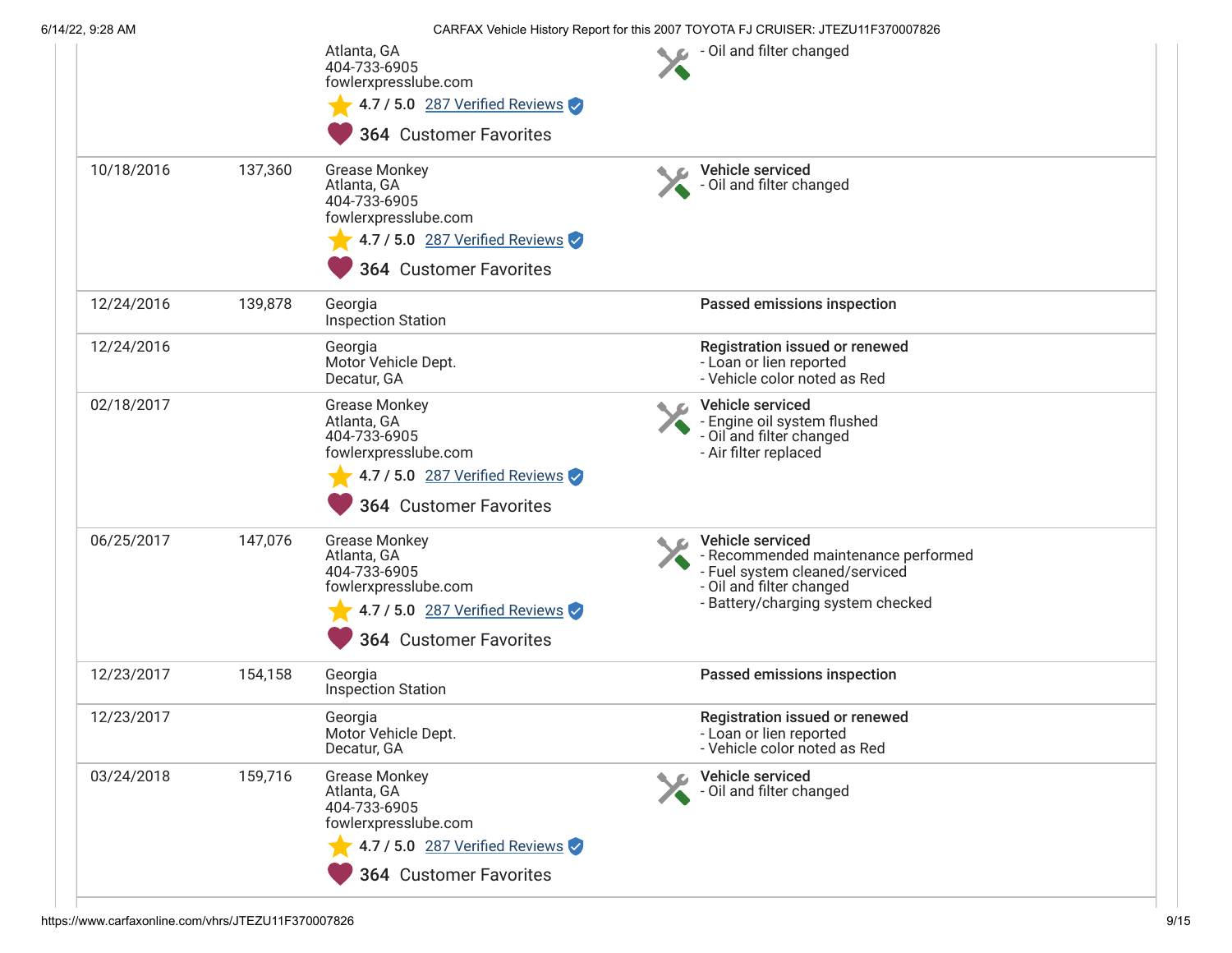| 6/14/22, 9:28 AM |         |                                                                                                                                                | CARFAX Vehicle History Report for this 2007 TOYOTA FJ CRUISER: JTEZU11F370007826                                                                                      |
|------------------|---------|------------------------------------------------------------------------------------------------------------------------------------------------|-----------------------------------------------------------------------------------------------------------------------------------------------------------------------|
| 05/30/2018       | 163,720 | Tire South Inc<br>Atlanta, GA<br>404-351-3007<br>4.8 / 5.0 85 Verified Reviews<br>108 Customer Favorites                                       | Vehicle serviced<br>- Maintenance inspection completed                                                                                                                |
| 07/14/2018       | 166,248 | Valvoline Instant Oil Change<br>Peachtree City, GA<br>vioc.com<br>4.7 / 5.0 101 Verified Reviews<br>154 Customer Favorites                     | Vehicle serviced<br>- Oil and filter changed<br>- Front wiper blades/refills replaced<br>- Air filter replaced                                                        |
| 09/23/2018       | 171,394 | <b>Grease Monkey</b><br>Atlanta, GA<br>404-733-6905<br>fowlerxpresslube.com<br>4.7 / 5.0 287 Verified Reviews<br><b>364 Customer Favorites</b> | Vehicle serviced<br>- Recommended maintenance performed<br>- Oil and filter changed                                                                                   |
| 12/01/2018       | 176,885 | <b>Grease Monkey</b><br>Marietta, GA<br>770-739-7499<br>havolinexpresslube.net<br>4.5 / 5.0 107 Verified Reviews<br>191 Customer Favorites     | Vehicle serviced<br>- Air filter replaced<br>- Fuel system checked<br>- Oil and filter changed<br>- Fuel system cleaned/serviced                                      |
| 01/09/2019       | 177,703 | Georgia<br><b>Inspection Station</b>                                                                                                           | <b>Failed emissions inspection</b>                                                                                                                                    |
| 01/09/2019       |         | Georgia<br>Motor Vehicle Dept.<br>Austell, GA                                                                                                  | Registration issued or renewed<br>- Loan or lien reported<br>- Registration updated when owner moved the vehicle to a new<br>location<br>- Vehicle color noted as Red |
| 01/27/2019       | 178,985 | Pep Boys<br>Austell, GA<br>770-739-1095<br>pepboys.com<br>4.1 / 5.0 58 Verified Reviews<br>88 Customer Favorites                               | Vehicle serviced<br>- Maintenance inspection completed<br>- Battery/charging system checked<br>- Battery replaced                                                     |
| 02/16/2019       | 180,272 | Midas<br>Marietta, GA<br>770-952-0151<br>midas.com<br>4.7 / 5.0 39 Verified Reviews                                                            | Vehicle serviced<br>- Four tires replaced<br>- Tire repaired<br>- Tires rotated<br>- Alignment checked                                                                |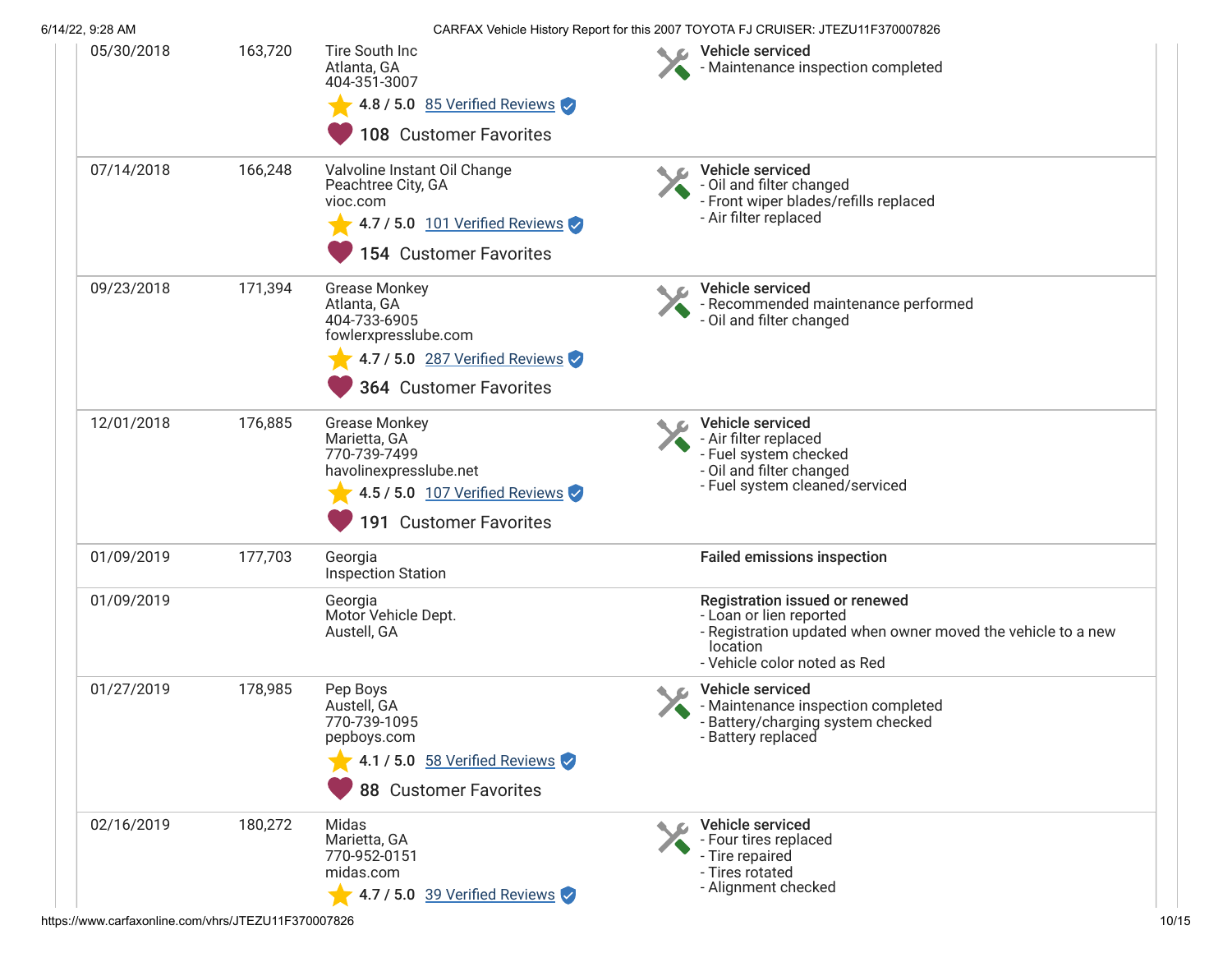|            |         | 71 Customer Favorites                                                                                                                | - Catalytic converter replaced<br>- Alignment performed<br>- Emission system checked<br>- Tire(s) replaced<br>- Tire valve stem(s)/core(s) replaced<br>- Tire(s) balanced |  |
|------------|---------|--------------------------------------------------------------------------------------------------------------------------------------|---------------------------------------------------------------------------------------------------------------------------------------------------------------------------|--|
| 02/18/2019 | 180,395 | Georgia<br>Inspection Station                                                                                                        | Passed emissions inspection                                                                                                                                               |  |
| 02/20/2019 |         | Georgia<br>Motor Vehicle Dept.<br>Austell, GA                                                                                        | Title or registration issued<br>- Vehicle color noted as Red                                                                                                              |  |
| 06/29/2019 | 192,376 | Valvoline Instant Oil Change<br>Memphis, TN<br>901-368-0996<br>vioc.com<br>4.6 / 5.0 111 Verified Reviews<br>243 Customer Favorites  | Vehicle serviced<br>- Oil and filter changed                                                                                                                              |  |
| 09/03/2019 | 199,298 | Valvoline Instant Oil Change<br>Antioch, TN<br>615-731-7818<br>vioc.com<br>4.7 / 5.0 89 Verified Reviews<br>203 Customer Favorites   | Vehicle serviced<br>- Fluids checked                                                                                                                                      |  |
| 09/14/2019 | 200,772 | Valvoline Instant Oil Change<br>Antioch, TN<br>615-731-7818<br>vioc.com<br>4.7 / 5.0 89 Verified Reviews<br>203 Customer Favorites   | Vehicle serviced<br>- Oil and filter changed                                                                                                                              |  |
| 01/04/2020 | 209,197 | Valvoline Instant Oil Change<br>Bartlett, TN<br>901-213-0310<br>vioc.com<br>4.7 / 5.0 103 Verified Reviews<br>197 Customer Favorites | Vehicle serviced<br>- Cabin air filter replaced/cleaned<br>- Oil and filter changed                                                                                       |  |
| 03/21/2020 | 215,551 | Valvoline Instant Oil Change<br>Bartlett, TN<br>901-213-0310<br>vioc.com<br>$\sqrt{4.7/5.0}$ 103 Verified Reviews                    | Vehicle serviced<br>- Oil and filter changed                                                                                                                              |  |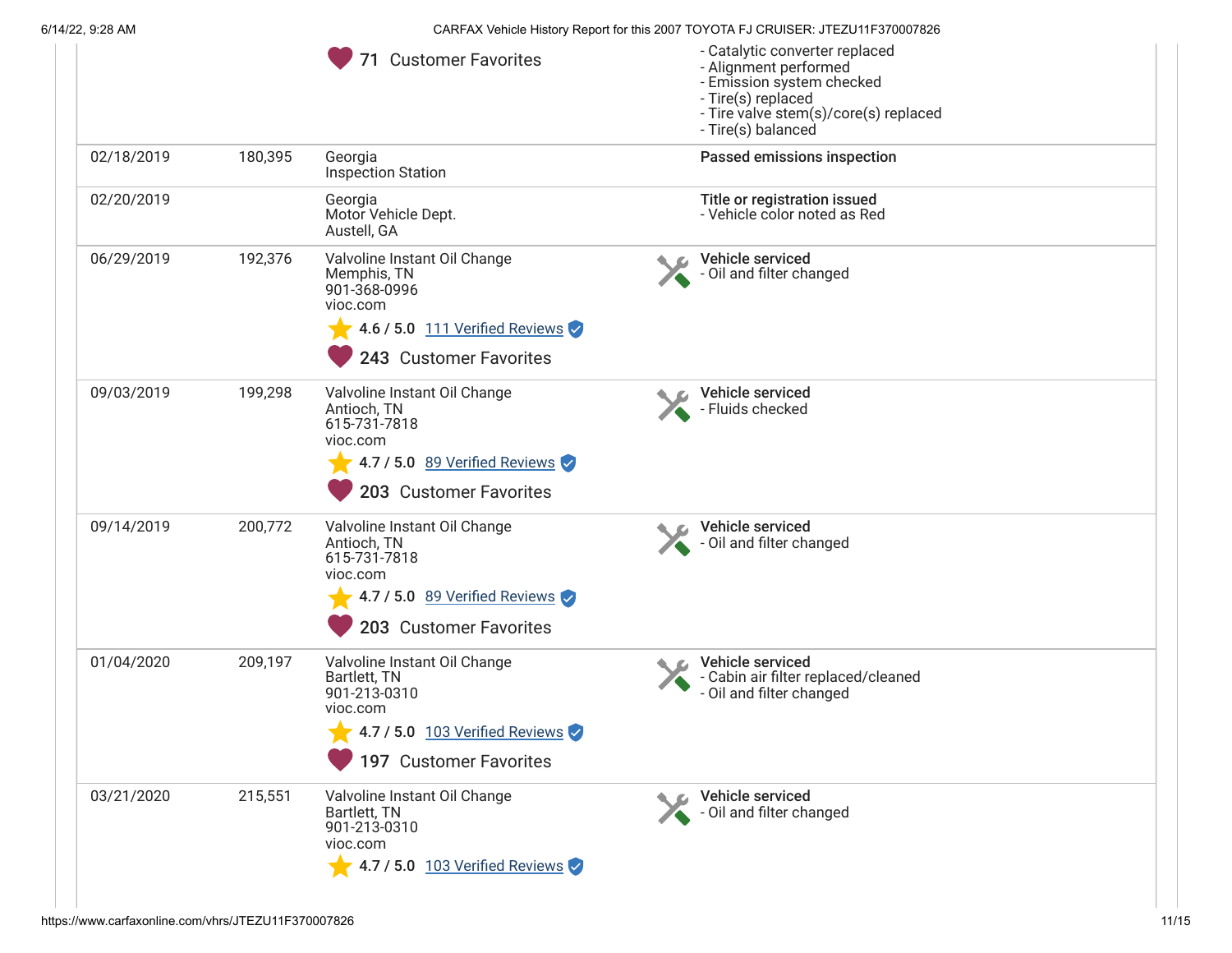|                                       |                | 197 Customer Favorites                                                                                                               |                                                                                                          |                  |
|---------------------------------------|----------------|--------------------------------------------------------------------------------------------------------------------------------------|----------------------------------------------------------------------------------------------------------|------------------|
| 06/07/2020                            | 221,505        | Valvoline Instant Oil Change<br>Bartlett, TN<br>901-213-0310<br>vioc.com<br>4.7 / 5.0 103 Verified Reviews<br>197 Customer Favorites | Vehicle serviced<br>- Oil and filter changed                                                             |                  |
| 08/15/2020                            | 226,063        | Valvoline Instant Oil Change<br>Bartlett, TN<br>901-213-0310<br>vioc.com<br>4.7 / 5.0 103 Verified Reviews<br>197 Customer Favorites | Vehicle serviced<br>- Oil and filter changed<br>- Air filter replaced<br>- Fuel injection system checked |                  |
| Owner <sub>4</sub><br>Purchased: 2020 |                |                                                                                                                                      |                                                                                                          | Personal Vehicle |
| Date                                  | <b>Mileage</b> | Source                                                                                                                               | <b>Comments</b>                                                                                          |                  |
| 10/28/2020                            |                | Georgia<br>Motor Vehicle Dept.                                                                                                       | Vehicle purchase reported                                                                                |                  |
| 11/02/2020                            |                | Georgia<br>Motor Vehicle Dept.<br>$A \cdot A = I \cdot H$                                                                            | Title issued or updated<br>- Correction to record<br>Allaced access and constructions                    |                  |

|            |         | <b>INIULUI VEHICIE DEDL.</b><br>Austell, GA                                                                                           | - GOLIECHOIL IO TECOLU<br>- New owner reported<br>- Vehicle color noted as Red                                                                     |
|------------|---------|---------------------------------------------------------------------------------------------------------------------------------------|----------------------------------------------------------------------------------------------------------------------------------------------------|
| 11/08/2020 | 232,194 | Valvoline Instant Oil Change<br>Germantown, TN<br>901-753-5061<br>vioc.com<br>4.8 / 5.0 98 Verified Reviews<br>232 Customer Favorites | Vehicle serviced<br>- Oil and filter changed                                                                                                       |
| 11/10/2020 |         | Tennessee<br>Motor Vehicle Dept.<br>Memphis, TN<br>Title #17900591791                                                                 | Title or registration issued<br>- Registration updated when owner moved the vehicle to a new<br><i>location</i><br>- Vehicle color noted as Maroon |
| 12/20/2020 | 235,881 | Valvoline Instant Oil Change<br>Germantown, TN<br>901-753-5061<br>vioc.com<br>4.8 / 5.0 98 Verified Reviews                           | Vehicle serviced<br>- Brake light bulb(s) replaced                                                                                                 |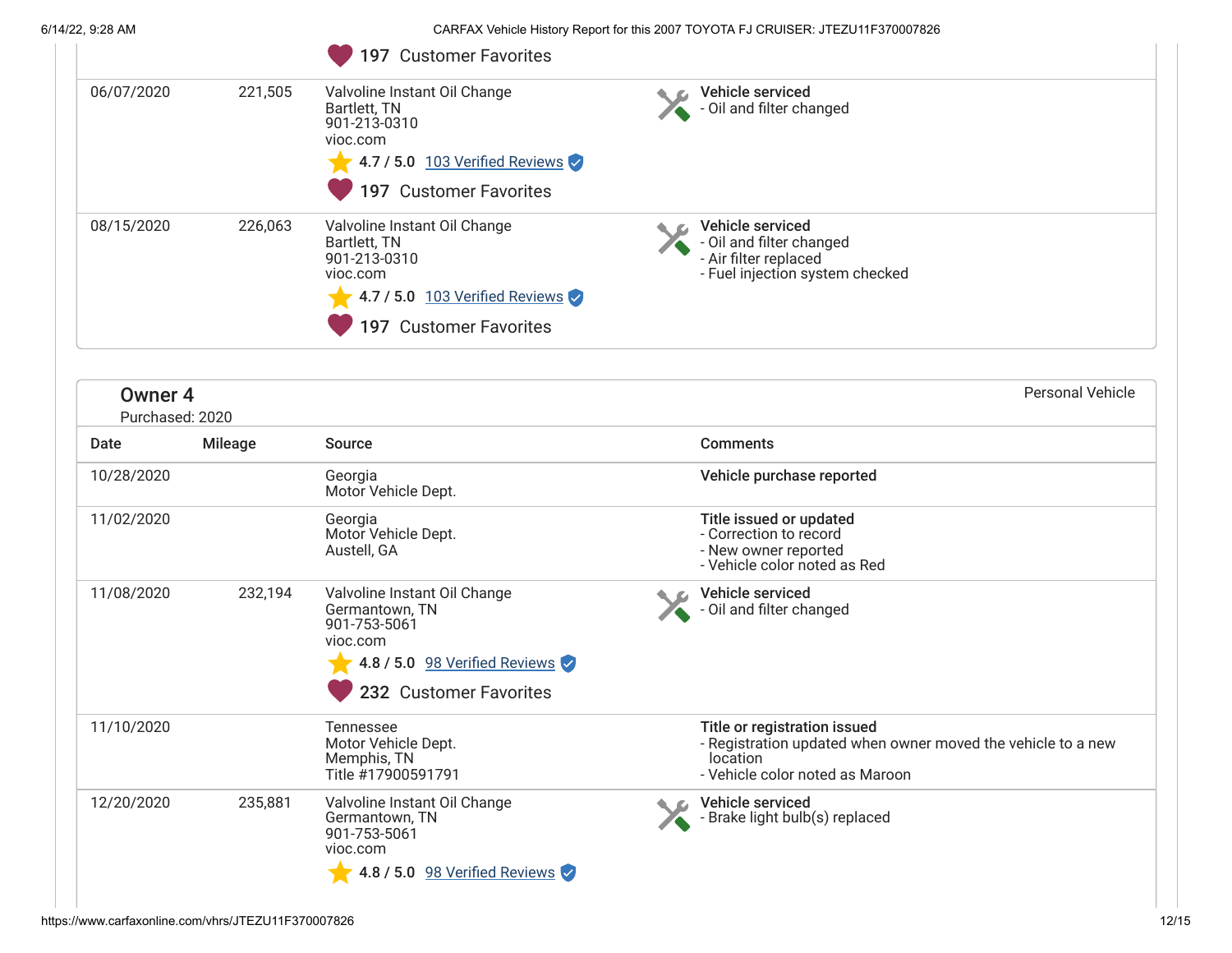|                                   | CARFAX Vehicle History Report for this 2007 TOYOTA FJ CRUISER: JTEZU11F370007826<br>232 Customer Favorites                            |  |                                                                                                                                                    |                                                                                                                                                                                       |
|-----------------------------------|---------------------------------------------------------------------------------------------------------------------------------------|--|----------------------------------------------------------------------------------------------------------------------------------------------------|---------------------------------------------------------------------------------------------------------------------------------------------------------------------------------------|
| 242,628                           | Valvoline Instant Oil Change<br>Germantown, TN<br>901-753-5061<br>vioc.com<br>4.8 / 5.0 98 Verified Reviews<br>232 Customer Favorites |  |                                                                                                                                                    |                                                                                                                                                                                       |
| 248,318                           | Valvoline Instant Oil Change<br>Memphis, TN<br>901-560-2401<br>vioc.com<br>$\sqrt{4.3 / 5.0}$ 35 Verified Reviews                     |  |                                                                                                                                                    |                                                                                                                                                                                       |
| 253,363                           | Valvoline Instant Oil Change<br>Germantown, TN<br>901-753-5061<br>vioc.com<br>4.8 / 5.0 98 Verified Reviews<br>232 Customer Favorites |  |                                                                                                                                                    |                                                                                                                                                                                       |
| <b>Owner 5</b><br>Purchased: 2021 |                                                                                                                                       |  |                                                                                                                                                    | <b>Personal Vehicle</b>                                                                                                                                                               |
| <b>Mileage</b>                    | <b>Source</b>                                                                                                                         |  | <b>Comments</b>                                                                                                                                    |                                                                                                                                                                                       |
|                                   |                                                                                                                                       |  |                                                                                                                                                    |                                                                                                                                                                                       |
|                                   | Tennessee<br>Motor Vehicle Dept.<br>Memphis, TN                                                                                       |  | Vehicle purchase reported<br>- Registration issued or renewed<br>- New owner reported<br>- Loan or lien reported<br>- Vehicle color noted as Black |                                                                                                                                                                                       |
| 258,412                           | <b>Online Listing</b>                                                                                                                 |  | Vehicle offered for sale                                                                                                                           |                                                                                                                                                                                       |
|                                   |                                                                                                                                       |  |                                                                                                                                                    | Vehicle serviced<br>- Front wiper blades/refills replaced<br>- Oil and filter changed<br>Vehicle serviced<br>- Oil and filter changed<br>Vehicle serviced<br>- Oil and filter changed |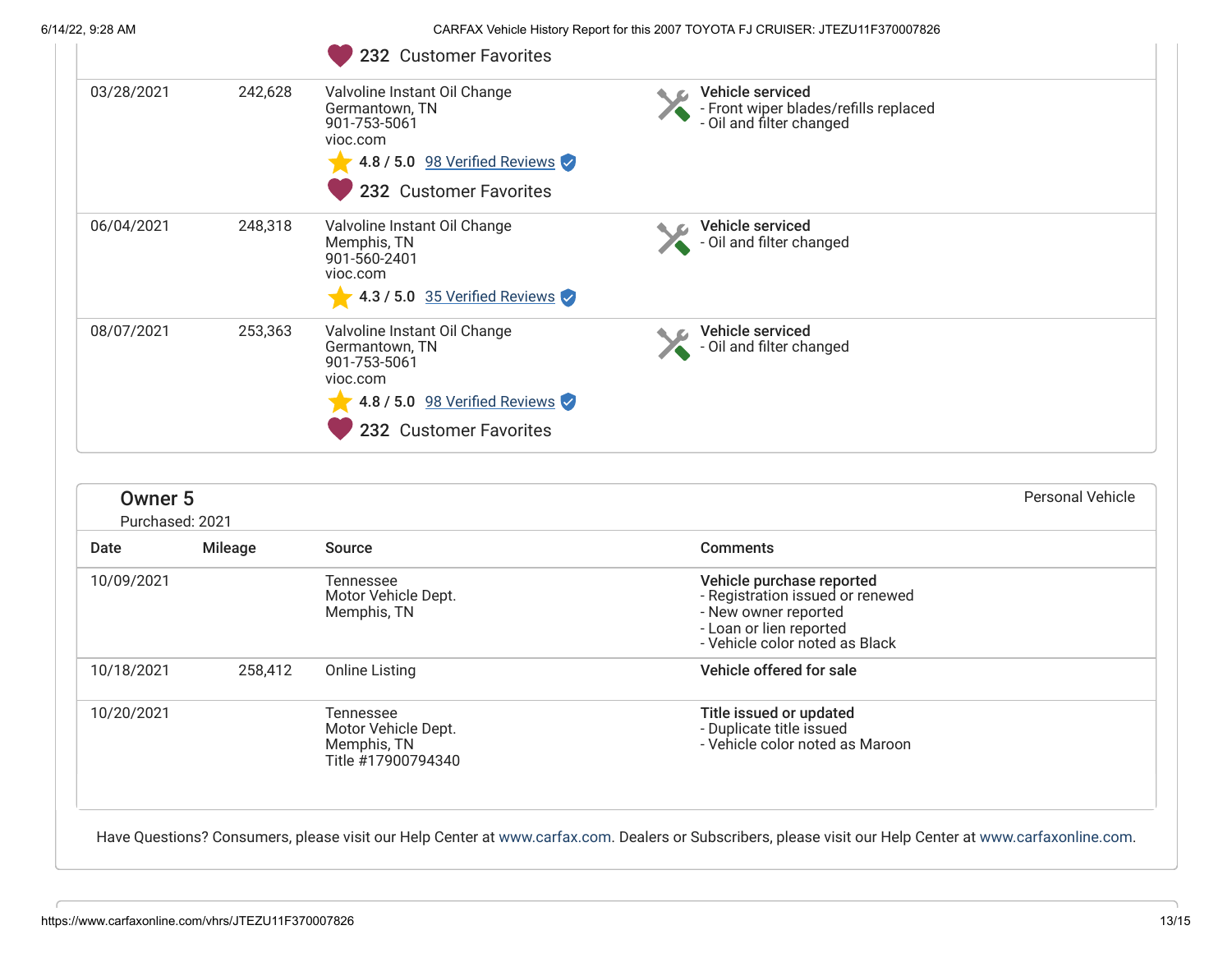<span id="page-13-0"></span>

#### Accident Indicator

CARFAX receives information about accidents in all 50 states, the District of Columbia and Canada.

Not every accident is reported to CARFAX. As details about the accident become available, those additional details are added to the CARFAX Vehicle History Report. CARFAX recommends that you have this vehicle inspected by a qualified mechanic.

- According to the National Safety Council, Injury Facts, 2021 edition, 5% of the 276 million registered vehicles in the U.S. were involved in an accident in 2019. Over 77% of these were considered minor or moderate.
- This CARFAX Vehicle History Report is based only on information supplied to CARFAX and available as of 6/14/22 at 9:28:31 AM (CDT). Other information about this vehicle, including problems, may not have been reported to CARFAX. Use this report as one important tool, along with a vehicle inspection and test drive, to make a better decision about your next used car.

#### Damage Severity

Damage events result in one of the following severity levels:

- Minor: Generally, minor damage is cosmetic (including dents or scratches), may only require reconditioning, and typically does not compromise a vehicle's operation and/or safety.
- Moderate: Moderate damage may affect multiple components of the vehicle and may impair the vehicle's operation and/or safety.
- Severe: Severe damage usually affects multiple components of the vehicle and is likely to compromise the vehicle's operation and/or safety.

CARFAX recommends getting a pre-purchase inspection at a certified collision repair facility.

#### Failed Emissions Inspection

The emissions check performed during a vehicle inspection indicated the vehicle was emitting more than allowable emissions standards and/or had missing or modified parts. Repeated failed emissions records can indicate engine problems and CARFAX recommends you have the vehicle inspected.

#### First Owner

When the first owner(s) obtains a title from a Department of Motor Vehicles as proof of ownership.

#### Lease

When someone leases a car from a dealer, the dealer actually sells the vehicle to a leasing company. The leasing company then collects payments for the vehicle from the new owner for 24, 36, 48 or more months. A leasing company can be an independent car dealer or a car manufacturer.

#### New Owner Reported

When a vehicle is sold to a new owner, the Title must be transferred to the new owner(s) at a Department of Motor Vehicles.

#### Ownership History

CARFAX defines an owner as an individual or business that possesses and uses a vehicle. Not all title transactions represent changes in ownership. To provide estimated number of owners, CARFAX proprietary technology analyzes all the events in a vehicle history. Estimated ownership is available for vehicles manufactured after 1991 and titled solely in the US including Puerto Rico. Dealers sometimes opt to take ownership of a vehicle and are required to in the following states: Maine, Massachusetts, New Jersey, Ohio, Oklahoma, Pennsylvania and South Dakota. Please consider this as you review a vehicle's estimated ownership history.

## Title Issued

A state issues a title to provide a vehicle owner with proof of ownership. Each title has a unique number. Each title or registration record on a CARFAX report does not necessarily indicate a change in ownership. In Canada, a registration and bill of sale are used as proof of ownership.

## Toyota Recall / Service Campaign

Portions of this report have been included under license from Toyota Motor North America, Inc. ("TOYOTA"), License Agreement TMS1013 . This data applies only to vehicle marketed or originally sold in Mexico and the United States of America, including Guam, Saipan, American Samoa, Puerto Rico, the U.S. Virgin Islands and the other United States territories and protectorates with currently open safety or emissions recalls, or service campaigns. While TOYOTA provides data to Carfax Inc. on